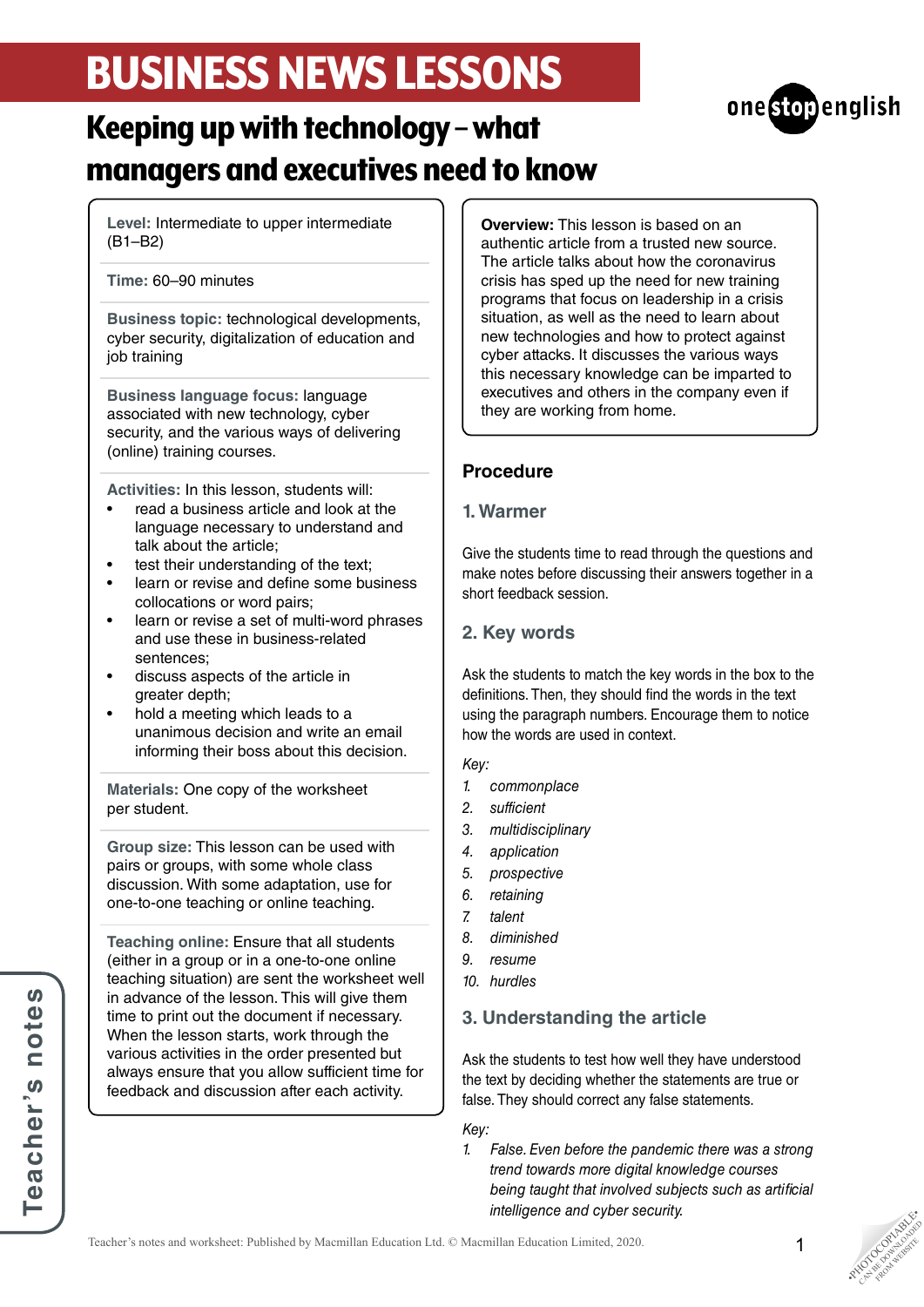# BUSINESS NEWS LESSONS



- *2. False. It is held face-to-face over 2 days, and if the participants want it, course tutors provide extra materials online.*
- *3. True.*
- *4. True.*
- *5. False. The course gets them to think about the business models created by new technology and helps them learn new skills that will help them deal with and understand this.*
- *6. True.*
- *7. True.*
- *8. False. After the crisis, more courses are likely to be delivered in blended and online formats as staff, professors and students will most likely be much more willing and open to this.*

# **4. Business language – collocations**

For part a, ask students to match the words to make collocations from the article. Point out that although other collocations may be possible, they are looking for the ones that they already read in the article. Then, in part b, they should scan the article to check their answers, before saying whether each of the collocations is more connected with technology or with learning in part c. Finally, for part d, students should take turns to explain to a partner what the collocations mean using their own words wherever possible. This whole task can be done in pairs or small groups to encourage speaking and collaboration.

#### *Key for Parts a, c, d*

- *1. digital knowledge; T; things you know about anything to do with computers and new technology*
- *2. artificial intelligence; T; the use of computer technology to make computers and other machines think and do things in the way that people can*
- *3. cyber security; T; safety when relating to computers and the internet*
- *4. remote tuition; L; teaching done from a distance; not face to face in a classroom but probably online*
- *5. IT networks; T; groups of computers that are linked together (IT = information technology)*
- *6. supplementary materials; L; course papers and information that are in addition to the ones deemed essential*
- *7. technical insight; T; a chance to understand something or learn more about technical matters*
- *8. prospective learners; L; people who are likely to want to learn or do a course in the (near) future*

#### **5. Business language – Multi-word phrases**

For part a, ask students to find two 3-word phrases in the article which match the definitions and write them on the lines. The paragraph numbers are also given to help them.

In part b, the students should use the phrases to complete the business-related sentences.

To extend this task, ask students to come up with further sentences that include these phrases. Allow them to change the verb form where necessary.

#### *Key:*

- *a.*
- *1. embracing the trend*
- *2. unique selling point*
- *b.*
- *1. embracing the trend*
- *2. unique selling point*
- *3. unique selling point*
- *4. embracing the trend*

### **6. Discussion**

In small groups, students should discuss the questions which expand on topics from the article. Hold a short whole-class feedback session and compare and contrast each group's answers and input. If you are teaching an online class or a one-to-one lesson, give the learner(s) plenty of time to consider their responses to each of the discussion questions.

If your students are not yet in employment, adapt the questions to make them relevant to a university or college situation. You could also find out what IT safeguards they use on their own personal devices.

### **7. Wider business theme – An in-work training course**

Explain that for the purposes of this task the students all work in the same department of a company.

Working on their own for part a, students should read the instructions for the task and the box with the information about the versions of the course that are available to

**PHOTOGRAPHICATE** CAN BE DOWNLOAD FROM WEBSITE